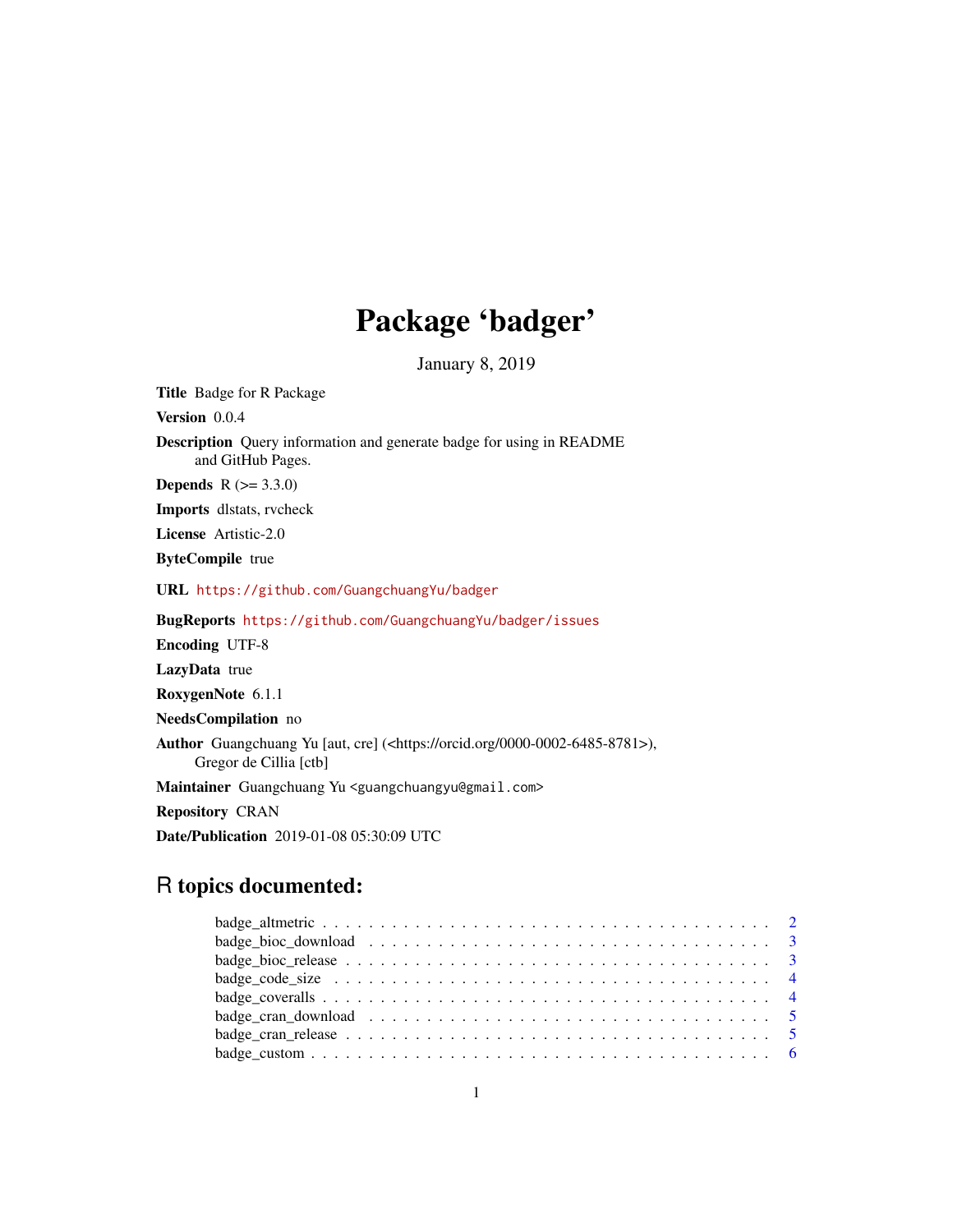# <span id="page-1-0"></span>2 badge\_altmetric

| Index |                                                                                                          | 12 |
|-------|----------------------------------------------------------------------------------------------------------|----|
|       |                                                                                                          |    |
|       |                                                                                                          |    |
|       |                                                                                                          |    |
|       | badge sci citation $\ldots \ldots \ldots \ldots \ldots \ldots \ldots \ldots \ldots \ldots \ldots \ldots$ |    |
|       |                                                                                                          |    |
|       |                                                                                                          |    |
|       |                                                                                                          |    |
|       |                                                                                                          |    |
|       |                                                                                                          |    |
|       |                                                                                                          |    |

badge\_altmetric *badge\_altmetric*

# Description

altmetric badge

# Usage

badge\_altmetric(id, color)

# Arguments

| id    | altmetric id   |
|-------|----------------|
| color | color of badge |

#### Value

badge in markdown syntax

# Author(s)

Guangchuang

# Examples

badge\_altmetric("2788597", "blue")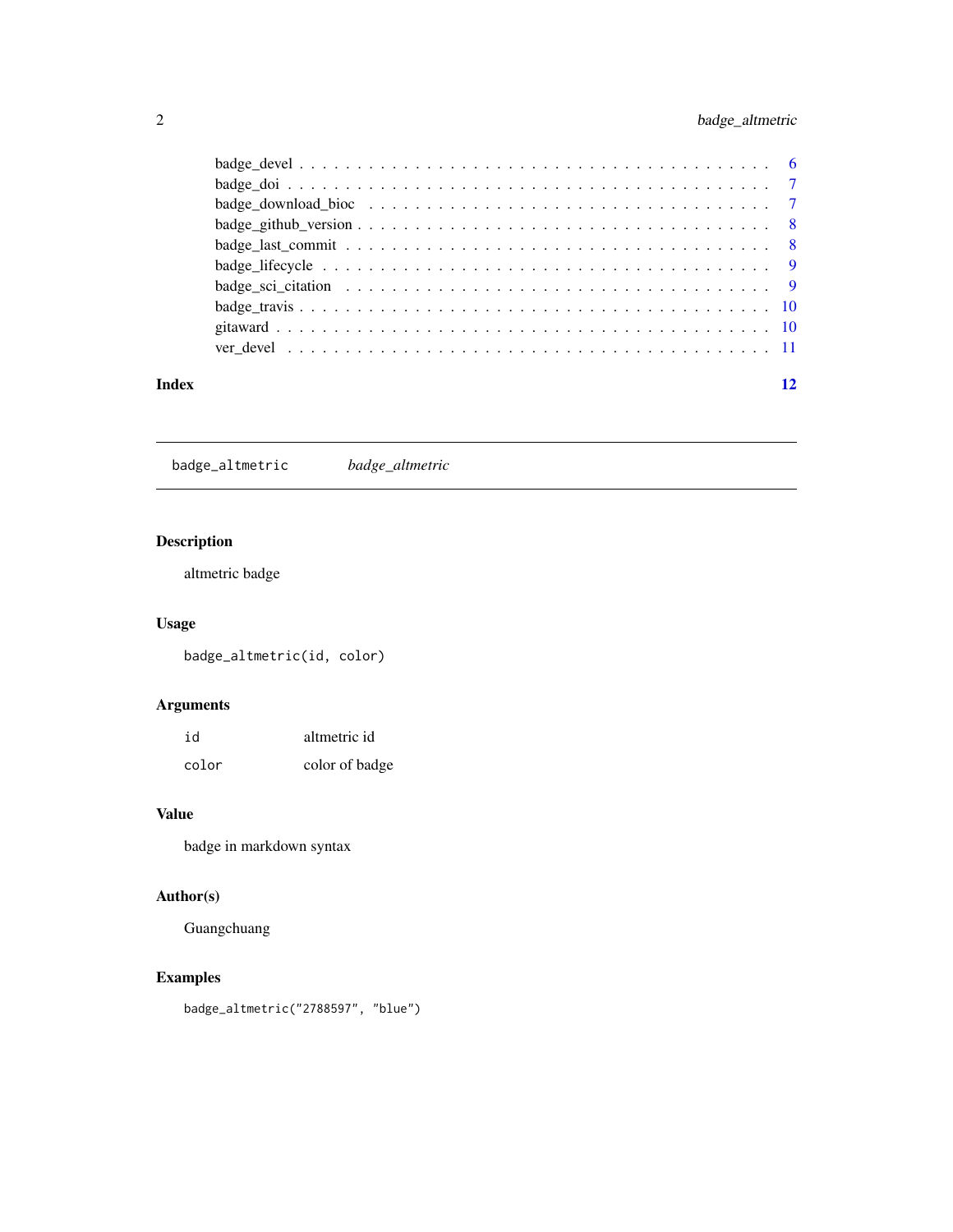<span id="page-2-0"></span>badge\_bioc\_download *badge\_bioc\_download*

# Description

badge of bioconductor download number

# Usage

```
badge_bioc_download(pkg, by, color, type = "distinct")
```
# Arguments

| pkg   | package                   |
|-------|---------------------------|
| by    | one of total or month     |
| color | badge color               |
| type  | one of distinct and total |

#### Value

badge in markdown syntax

#### Author(s)

Guangchuang Yu

badge\_bioc\_release *badge\_bioc\_release*

# Description

badge of bioconductor release version

# Usage

badge\_bioc\_release(pkg, color)

# Arguments

| pkg   | package     |
|-------|-------------|
| color | badge color |

# Value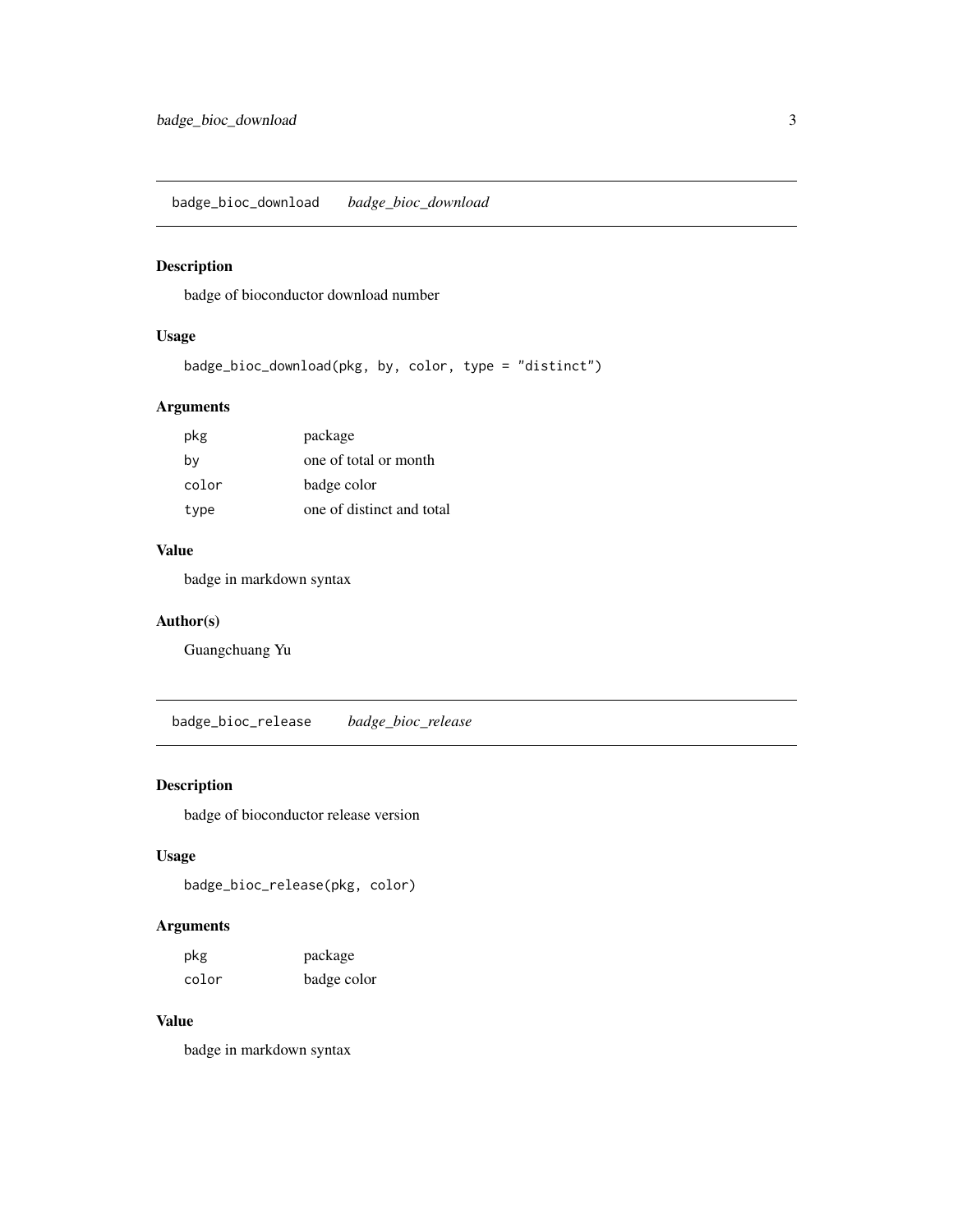# <span id="page-3-0"></span>Author(s)

Guangchuang Yu

badge\_code\_size *badge\_code\_size*

# Description

badge of GitHub code size

# Usage

badge\_code\_size(ref)

#### Arguments

ref Reference for a GitHub repository

## Value

badge in markdown syntax

#### Author(s)

Gregor de Cillia

badge\_coveralls *badge\_coveralls*

# Description

badge of CRAN release version

#### Usage

```
badge_coveralls(ref)
```
# Arguments

ref Reference for a GitHub repository

#### Value

badge in markdown syntax

# Author(s)

Gregor de Cillia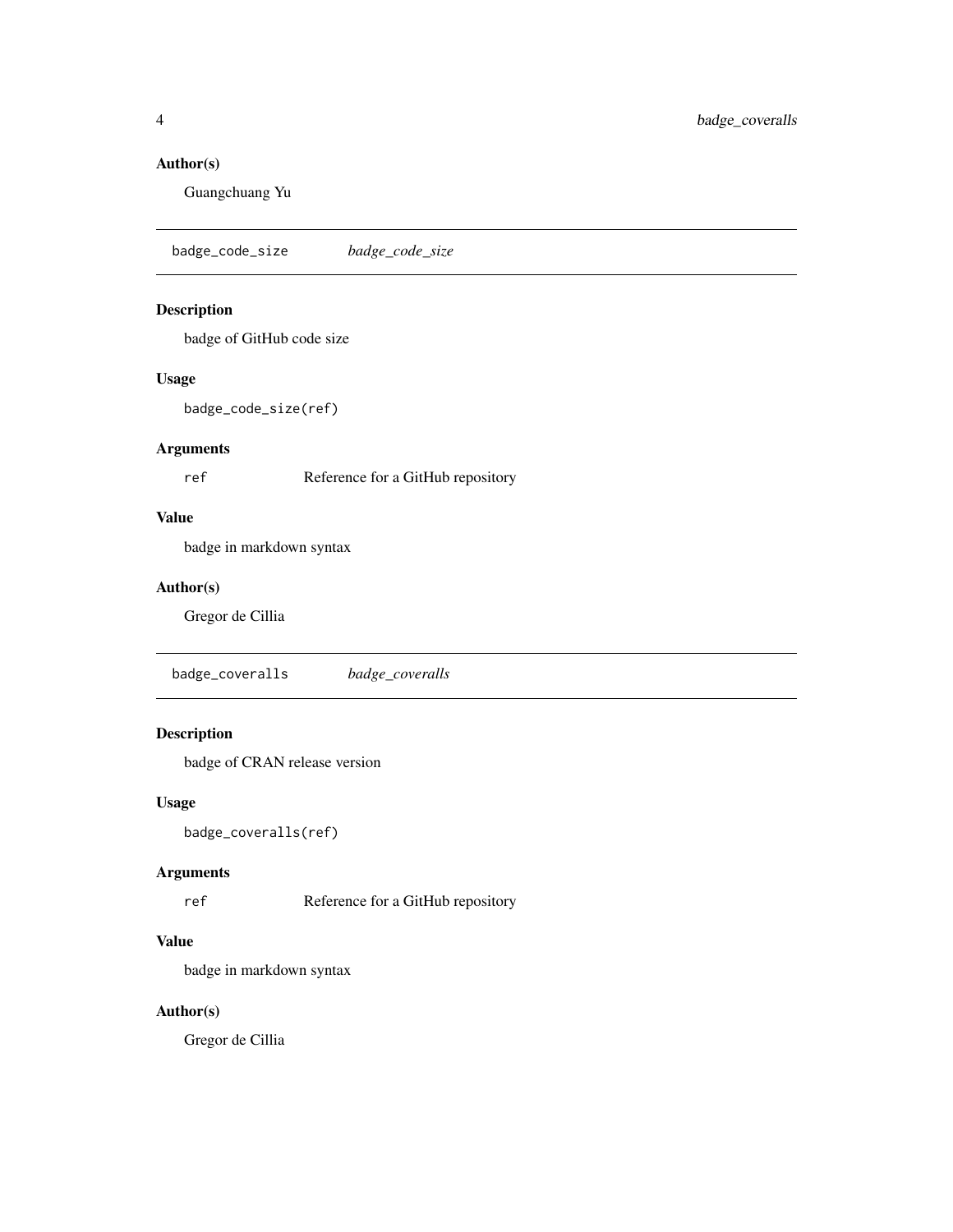<span id="page-4-0"></span>badge\_cran\_download *badge\_cran\_download*

# Description

badge of CRAN downloads

# Usage

```
badge_cran_download(pkg, type = c("last-month", "last-week",
"grand-total"), color = "green")
```
# Arguments

| pkg   | package                                               |
|-------|-------------------------------------------------------|
| type  | type of stats. last-month, last-week or "grand-total" |
| color | color of badge                                        |

## Value

badge in markdown syntax

# Author(s)

Gregor de Cillia

badge\_cran\_release *badge\_cran\_release*

# Description

badge of CRAN version

# Usage

badge\_cran\_release(pkg, color)

# Arguments

| pkg   | package        |
|-------|----------------|
| color | color of badge |

# Value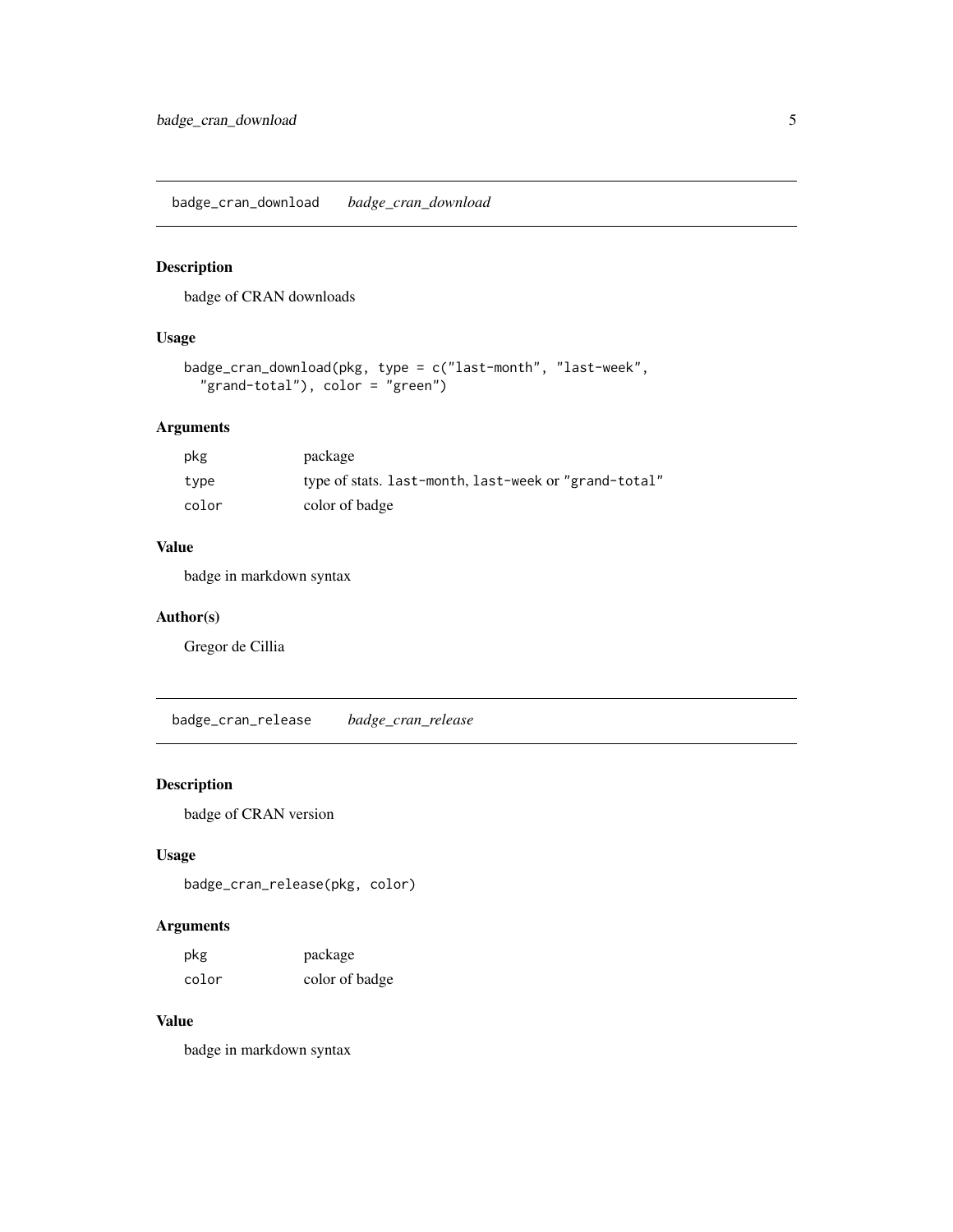# <span id="page-5-0"></span>Author(s)

Gregor de Cillia

badge\_custom *badge\_custom*

# Description

custom badge

# Usage

badge\_custom(x, y, color, url = NULL)

# Arguments

| x     | field 1      |
|-------|--------------|
| y     | field 2      |
| color | color        |
| url   | optional url |

# Value

customize badge

# Author(s)

Guangchuang Yu

badge\_devel *badge\_devel*

# Description

badge of devel version

# Usage

badge\_devel(pkg, color)

# Arguments

| pkg   | package     |
|-------|-------------|
| color | badge color |

# Value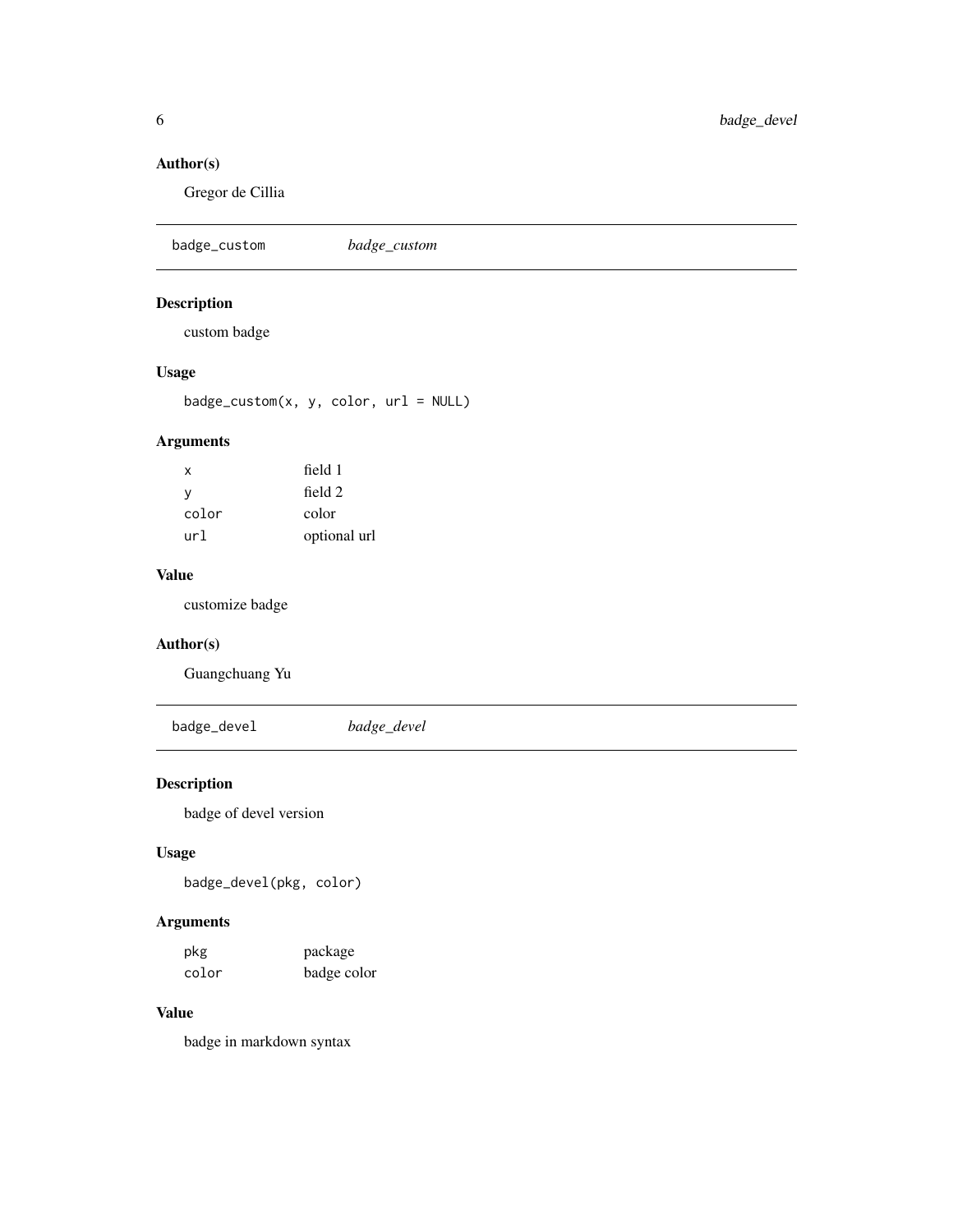<span id="page-6-0"></span>badge\_doi *badge\_doi*

# Description

doi badge

# Usage

badge\_doi(doi, color)

# Arguments

doi doi color color

# Value

badge

# Author(s)

Guangchuang

# Examples

badge\_doi("10.1111/2041-210X.12628", "green")

badge\_download\_bioc *badge\_download\_bioc*

# Description

official Bioconductor download badge

# Usage

badge\_download\_bioc(pkg)

# Arguments

pkg package

# Value

bioc download badge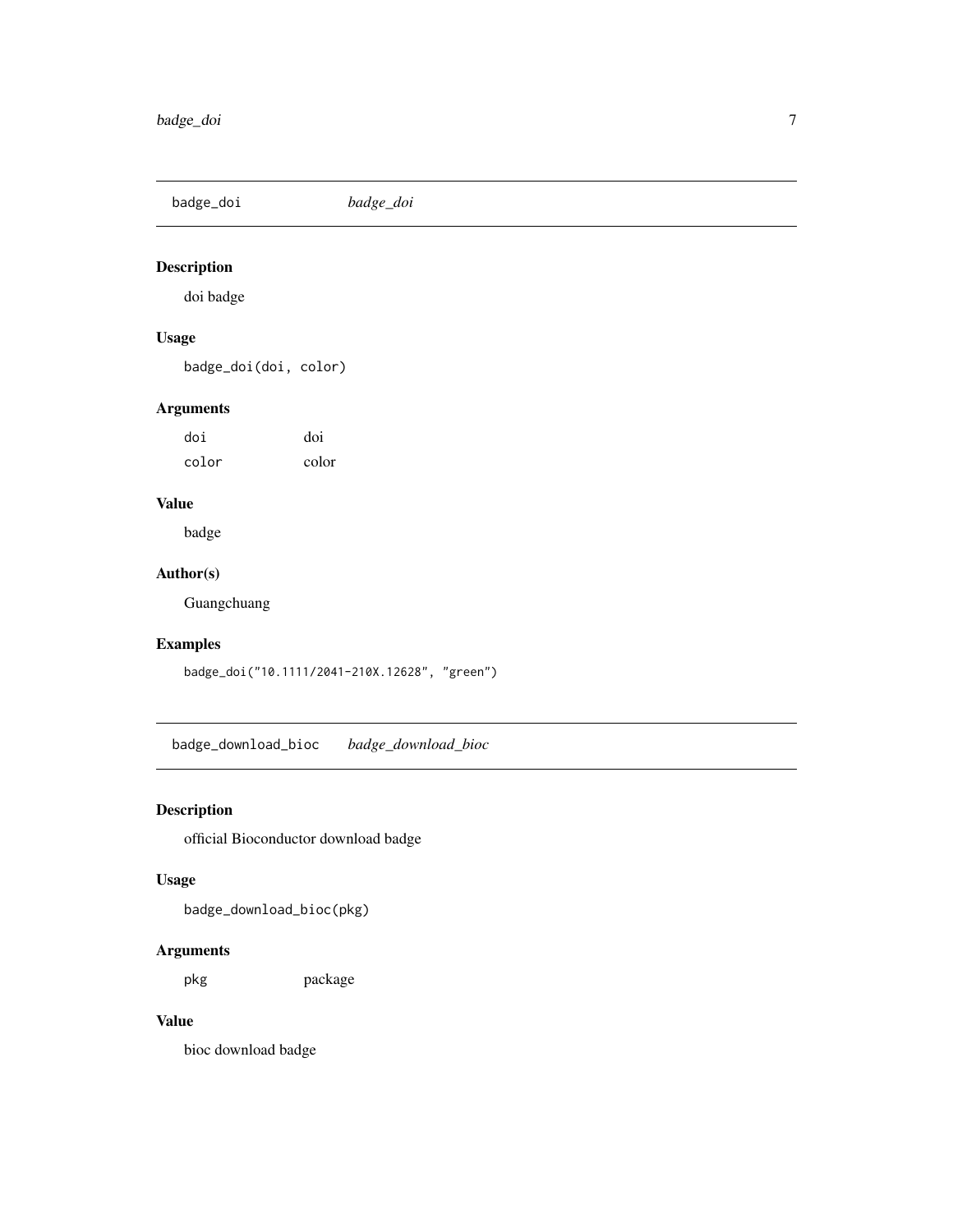# <span id="page-7-0"></span>Author(s)

guangchuang yu

badge\_github\_version *badge\_github\_version*

# Description

badge of devel version

#### Usage

badge\_github\_version(pkg, color)

# Arguments

| pkg   | package     |
|-------|-------------|
| color | badge color |

# Value

badge in markdown syntax

#### Author(s)

Guangchuang Yu

badge\_last\_commit *badge\_last\_commit*

# Description

last commit badge

#### Usage

badge\_last\_commit(ref)

# Arguments

ref Reference for a GitHub repository

# Value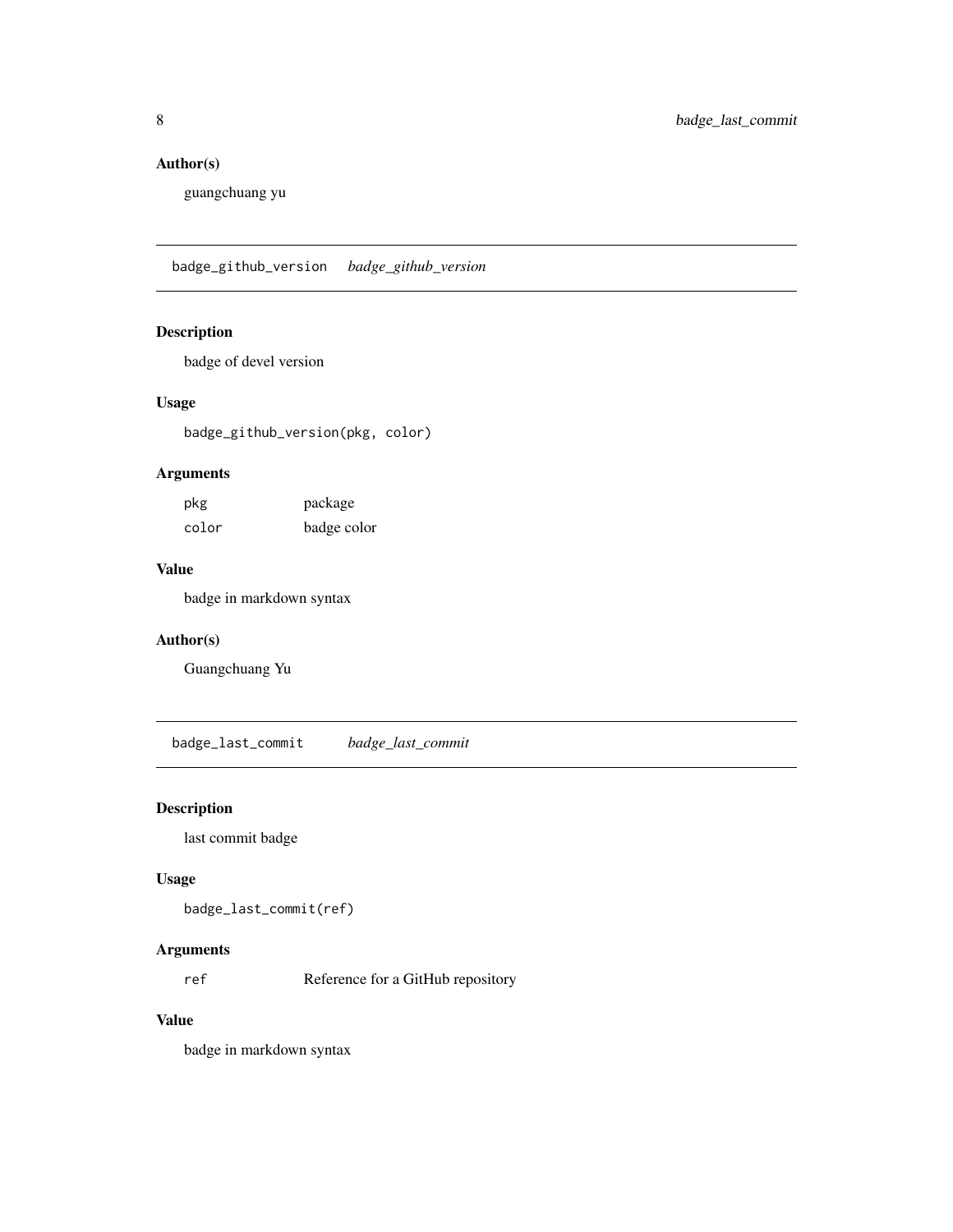# <span id="page-8-0"></span>badge\_lifecycle 9

# Author(s)

Gregor de Cillia

badge\_lifecycle *badge\_lifcycle*

# Description

lifecycle badge

# Usage

```
badge_lifecycle(stage = "experimental", color = NULL)
```
# Arguments

| stage | lifecycle stage See https://www.tidyverse.org/lifecycle/              |
|-------|-----------------------------------------------------------------------|
| color | color of the badge. If missing, the color is determined by the stage. |

# Value

badge in markdown syntax

#### Author(s)

Gregor de Cillia

badge\_sci\_citation *badge\_sci\_citation*

# Description

SCI citation badge

# Usage

badge\_sci\_citation(url, color)

# Arguments

| url   | Web of Science url |
|-------|--------------------|
| color | color of badge     |

# Value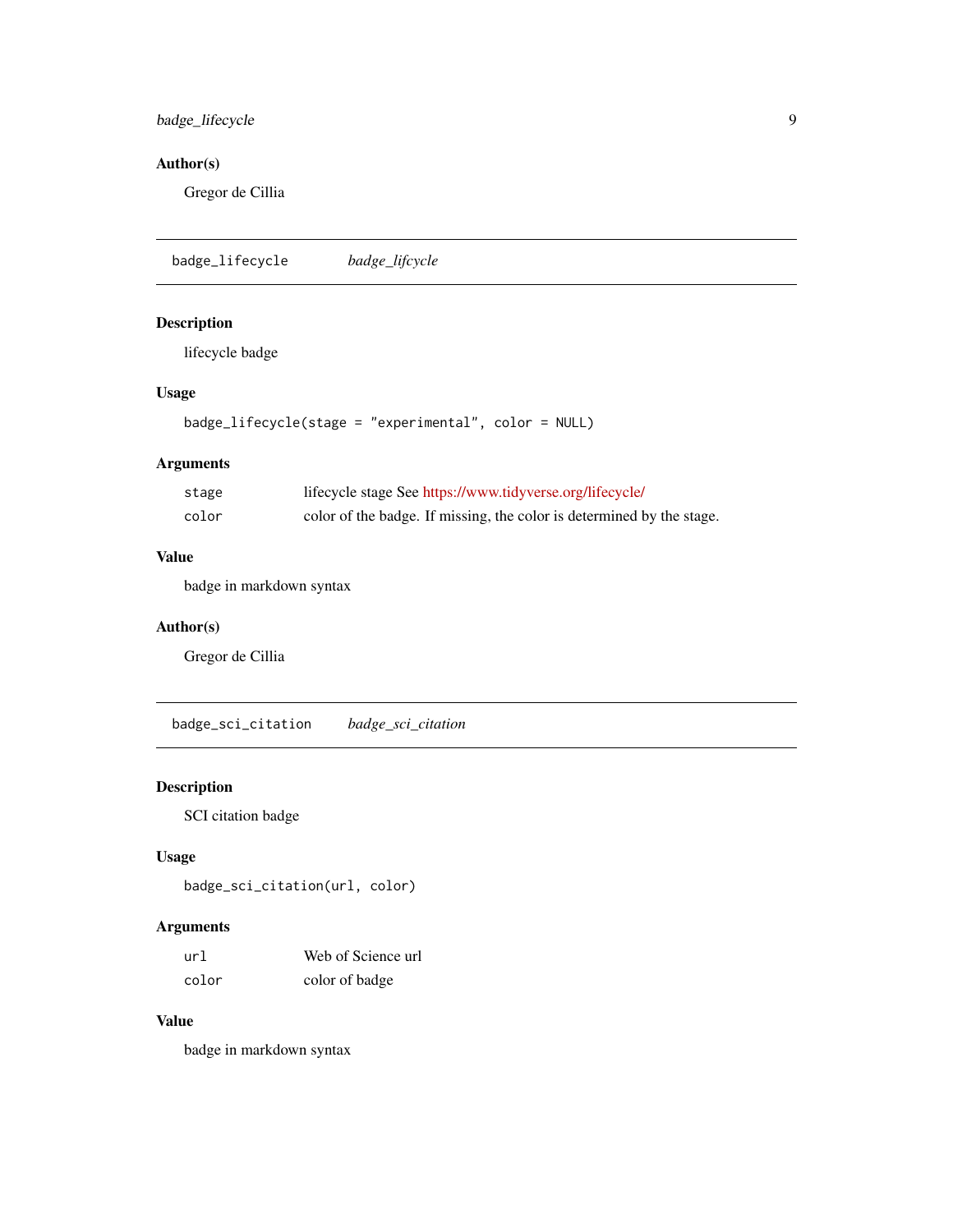<span id="page-9-0"></span>10 gitaward gant a band a good and a good and a good and a good and a good and a good and a good and a good and a good and a good and a good and a good and a good and a good and a good and a good and a good and a good and

# Author(s)

Guangchuang

badge\_travis *badge\_travis*

# Description

reavis-ci badge

# Usage

badge\_travis(ref)

# Arguments

ref Reference for a GitHub repository

#### Value

badge in markdown syntax

# Author(s)

Gregor de Cillia

gitaward *gitaward*

# Description

git award rank

# Usage

gitaward(user = "guangchuangyu", lang)

# Arguments

| user | user     |
|------|----------|
| lang | language |

#### Value

rank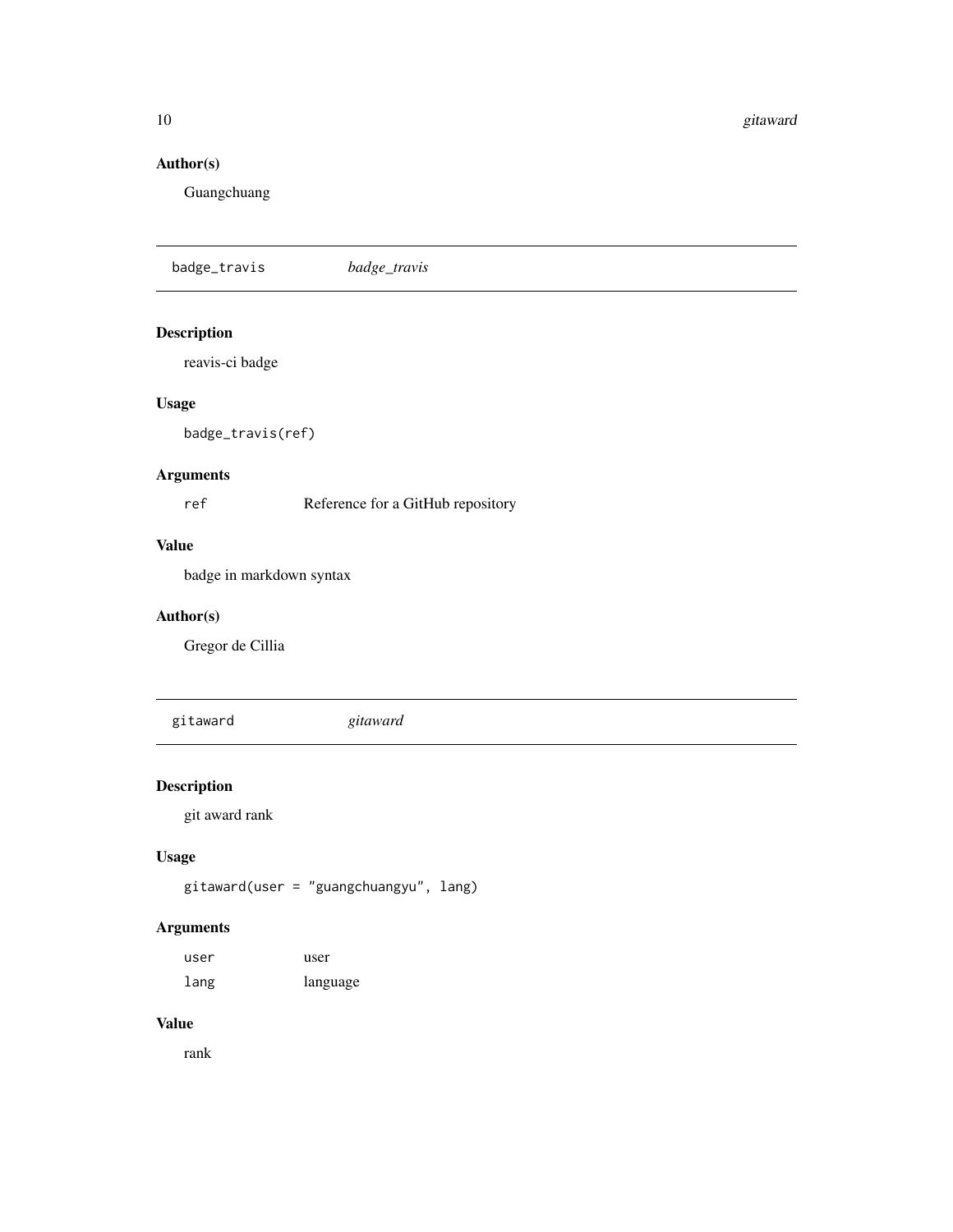#### <span id="page-10-0"></span>ver\_devel 11

# Author(s)

Guangchuang Yu

ver\_devel *ver\_devel*

# Description

get devel version number of specific package

# Usage

ver\_devel(pkg)

# Arguments

pkg package name

# Value

devel version

# Author(s)

Guangchuang